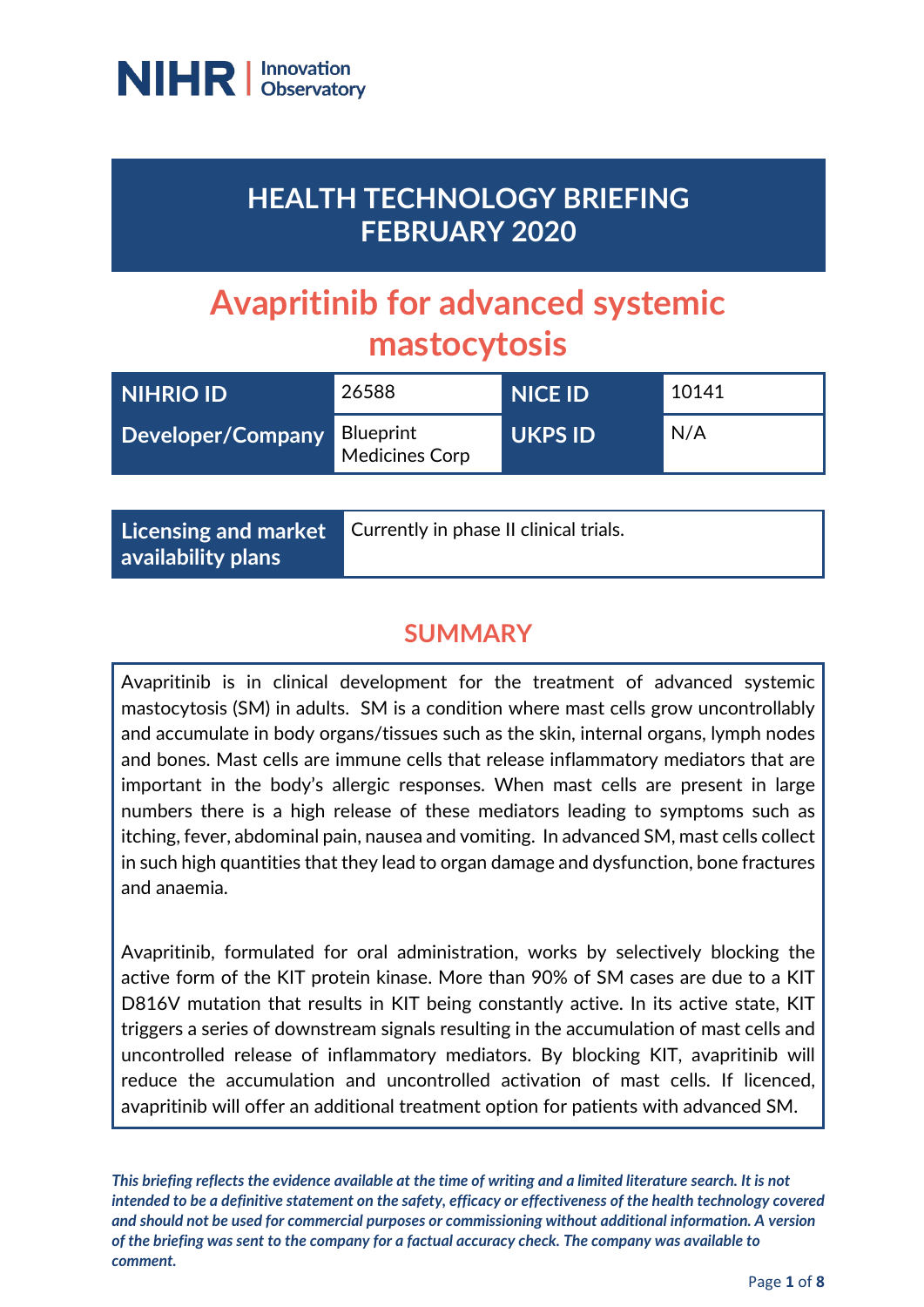## **PROPOSED INDICATION**

Treatment of patients aged 18 years and over with advanced systemic mastocytosis (SM). $^{\rm 1}$ 

## <span id="page-1-0"></span>**TECHNOLOGY**

#### **DESCRIPTION**

Avapritinib (BLU-265) is a highly potent and selective type I kinase inhibitor developed to specifically target the activation conformation of KIT by conferring potent inhibition of KIT D816V.<sup>2</sup> KIT is a transmembrane type III tyrosine kinase receptor that is frequently mutated at exon 11 or 17, resulting in the receptor becoming constitutively active in a variety of cancers. Mutations in exon 17 (D816V), which encodes the activation loop of the kinase, shift the conformational equilibrium of the kinase to the active state.<sup>2</sup> By blocking the action of these tyrosine kinase enzymes which are found on the surface of mast cells, avapritinib is expected to control the proliferation and activation of mast cells, thereby slowing down the progression of mastocytosis, thus reducing disease symptoms and organ involvement. $^3$ 

Avapritinib is in clinical development for the treatment of patients with advanced SM in 2 clinical studies. In the phase I dose-escalation EXPLORER study (NCT02561988) patients receive [a](#page-1-1)vapritinib doses by oral administration once daily ranging from  $30-400$ mg.<sup>4,a</sup> In the phase II PATHFINDER study (NCT03580655, EudraCT 2017-004836-13), participants receive by oral administration a dose of avapritinib once daily in 28 day cycles.<sup>[1,a](#page-1-0)</sup>

#### **INNOVATION AND/OR ADVANTAGES**

Several approved tyrosine kinase inhibitors (TKIs), such as imatinib and nilotinib, have activity against wild-type KIT but lack potent activity against D816V mutated KIT, the primary genetic driver in majority of advanced SM patients.

Midostaurin, a broad spectrum TKI with activity against KITD816V, has a shown 28.3% overall response rate and median progression free survival (PFS) was 14.1 months. However, treatment discontinuation due to adverse events (AEs) occurred in 9.2% of patients and 31% of patients required dose modification due to toxicity. <sup>5</sup> Midostaurin is currently the only drug specifically approved in the EU and USA for advanced SM. While this agent improves the prognosis of advanced SM patients and provides proof of principle for targeting KITD816V as a driver mutation, most responses are partial and/or not sustained, indicating that more potent and/or specific inhibitors are required.<sup>6</sup>

Avapritinib is a potent inhibitor of KIT D816V and compared to other TKIs including, midostaurin, is more selective.<sup>6</sup> Avapritinib inhibits KIT D816V 150-fold more potently than several other important kinases suggesting that off-target inhibition in vivo would be unlikely.<sup>7</sup>

#### **DEVELOPMENT STATUS AND/OR REGULATORY DESIGNATIONS**

Avapritinib does not currently have marketing authorisation in the EU/UK for any indication.

Avapritinib is approved in the USA for the treatment of adults with unresectable or metastatic gastrointestinal stromal tumor (GIST) harboring a PDGFRA exon 18 mutation, including

<span id="page-1-1"></span> $\overline{a}$ 

<sup>a</sup> Information provided by BluePrint Medicines Corp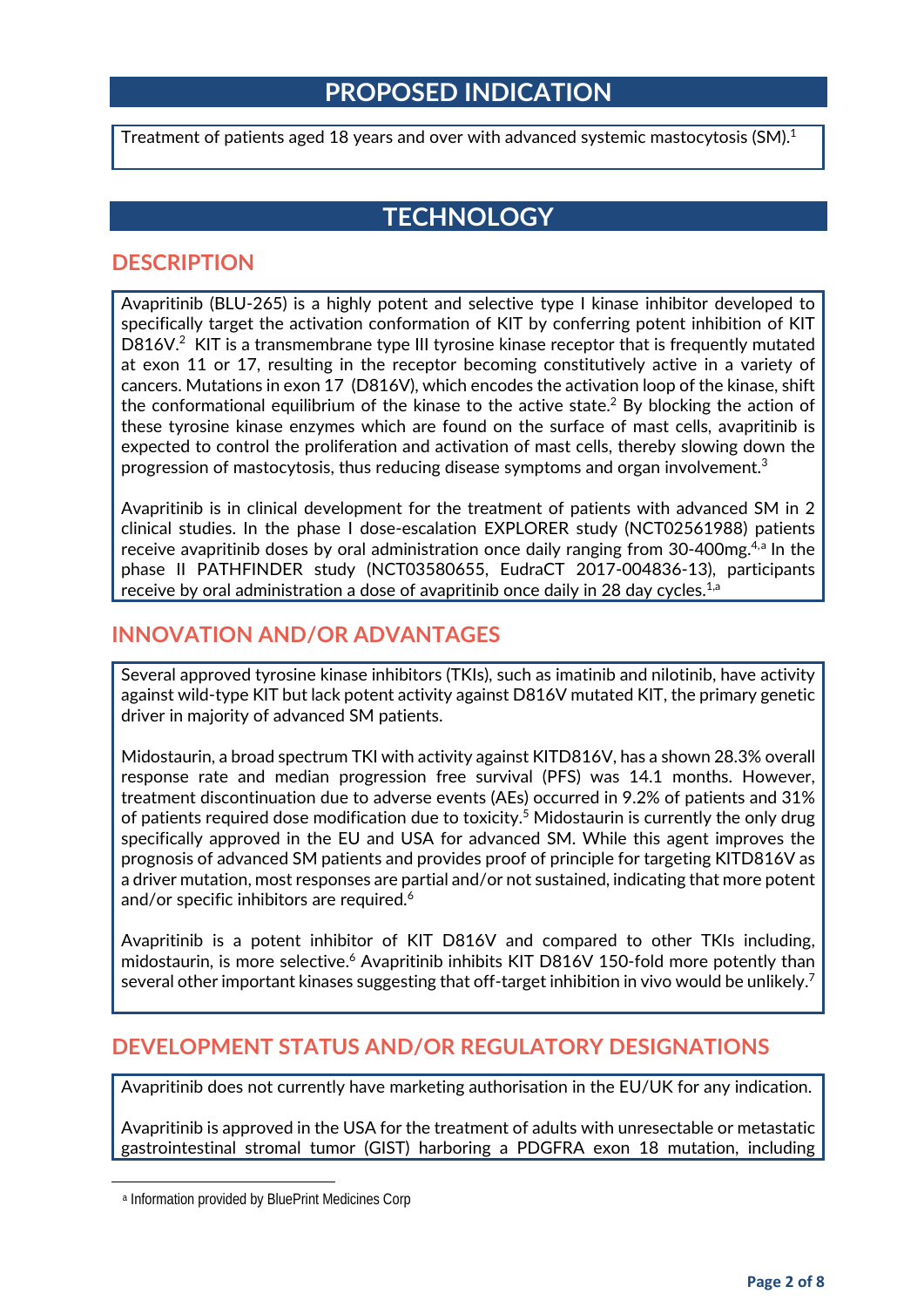PDGFRA D842V mutations and is under EMA review for the treatment of advanced gastrointestinal stromal tumours (GIST) harbouring PDGFRA D842V mutation. $^{\rm 8}$ 

Avapritinib is also in phase II development for the treatment of indolent and smoldering forms of non-advanced SM. 9

## **PATIENT GROUP**

#### **DISEASE BACKGROUND**

Mastocytosis is a rare disease caused by an excess number of mast cells accumulating in various body tissues. There are two main types of mastocytosis; cutaneous mastocytosis and systemic mastocytosis (SM).<sup>10</sup> In SM, mast cells are found not only in the skin but also in bones, joints, lymph nodes, liver, spleen and gastrointestinal tract.<sup>11</sup> Based on the sites of organ involvement and extent of organ dysfunction, five subtypes of SM are distinguished according to the WHO. $6,12$  The mildest forms of SM are the indolent and smoldering types (nonadvanced SM). 12

Advanced SM is a term collectively used to refer to the three most aggressive forms of SM, which are: aggressive SM, SM with associated hematologic neoplasm and mast cell leukaemia. $^6$ In advanced SM, mast cells collect in such high quantities that they lead to organ damage and dysfunction, bone fractures and anaemia.<sup>13</sup> Individuals with milder forms of the condition generally have a near normal life expectancy whilst those with the more severe forms typically survive a few months or a few years after diagnosis.<sup>12</sup>

Mast cells have an important role in inflammatory responses as they can be activated to release a wide variety of inflammatory mediators, such as histamine, by many different antigens including allergens, pathogens and physiological mediators. The release of these inflammatory mediators from activated mast cells leads to a host of symptoms.<sup>14,15</sup> Skin reactions include pruritus, extreme flushing under emotional or physical stress and urticarial (hives). Gastrointestinal symptoms include diarrhoea, abdominal pain or cramping, nausea or vomiting and heartburn. Cardiovascular symptoms include dizziness, palpitations, anaphylaxis with hypotension and syncopal events. Many patients have bone and muscle pain as well as neuropsychiatric disturbances such as memory impairment, anxiety and depression.6,16 Nearly half of individuals with systemic mastocytosis will experience severe, often unpredictable allergic reactions, including life-threatening episodes of anaphylaxis (anaphylactic shock). $^{12,17}$ 

The uncontrolled growth, accumulation and activation of mast cells is caused in many people by a KIT mutation. KITD816V is the most common mutation in SM occurring in about 90% of patients.<sup>13</sup> KIT is a class III tyrosine kinase transmembrane receptor encoded by the KIT gene. Activation of the KIT receptor, results in downstream intracellular signal transduction pathways to increase cell proliferation, differentiation, survival, cytokine production, chemotaxis and adhesion. In mastocytosis, mast cells accumulate slowly over time due to constitutive KIT activity and are easily triggered to degranulate leading to the typical symptoms of mastocytosis.<sup>6</sup>

#### **CLINICAL NEED AND BURDEN OF DISEASE**

SM mainly affects adults, with an estimated prevalence in England around 1 in 150,000 people.<sup>18</sup> It preferentially affects Caucasians and there is no sex predominance.<sup>19</sup> The prevalence of advanced SM is even less common given that majority of patients with systemic disease have indolent SM.20,21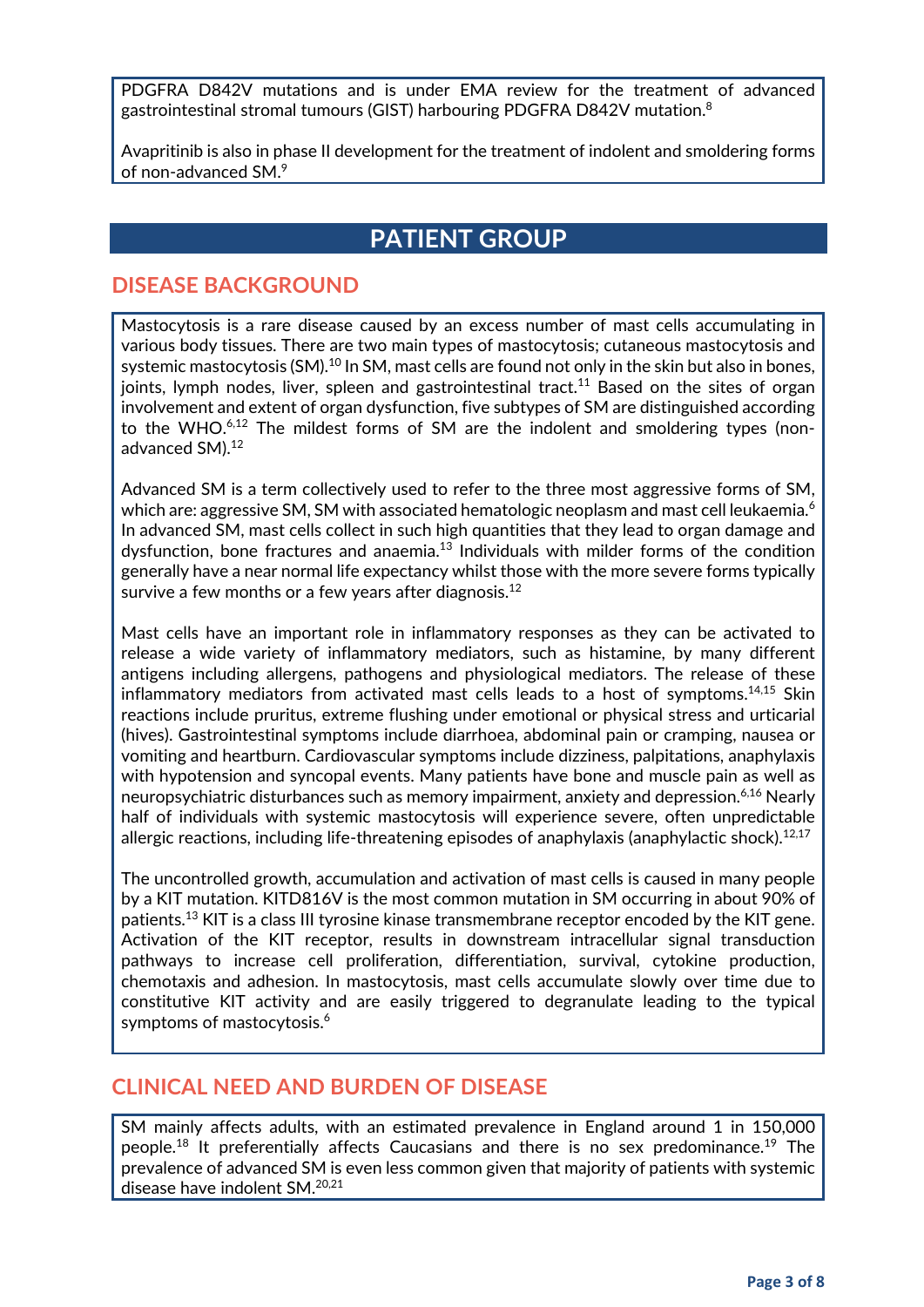In 2018-19, there were 248 finished consultant episodes (FCE) for histiocytic and mast cell tumours of uncertain and unknown behaviour (ICD-10 code D47.2), which resulted in 361 bed days.<sup>22</sup>

## **PATIENT TREATMENT PATHWAY**

#### **TREATMENT PATHWAY**

The treatment of mastocytosis depends on the type, the symptoms of the disease, extent of disease and the person's overall health. In many cases, this involves a multidisciplinary team working together to create the patient's overall treatment plan.23 Patients should be counselled about the signs and symptoms of mast cell activation.24

The three different subtypes of advanced SM differ substantially from each other in terms of course and prognosis so it is important to establish the correct final diagnosis before establishing a treatment plan.25

There is no cure for mastocytosis, treatment aims to relieve symptoms and to control mast cell expansion. 10,25

#### **CURRENT TREATMENT OPTIONS**

Midostaurin is approved by the EMA as a monotherapy for the treatment of adult patients with aggressive systemic mastocytosis (ASM), systemic mastocytosis with associated haematological neoplasm (SM-AHN), or mast cell leukaemia (MCL). 26

Nearly all other medicines used to treat mastocytosis are unlicensed. This means the manufacturers haven't applied for a license for their medicine to be used to treat mastocytosis. Many physicians will use an unlicensed medicine if they think it will be effective and the benefits of treatment outweigh any associated risk.<sup>27</sup>

#### **PLACE OF TECHNOLOGY**

If licensed avapritinib will offer an additional treatment option for patients aged 18 years and older with advanced systemic mastocytosis.

## **CLINICAL TRIAL INFORMATION**

| <b>Trial</b>        | Pathfinder; NCT03580655, Eudra CT 2017-004836-13,<br>BLU-285-2202; Study to evaluate the efficacy and safety of<br>avapritinib (BLU-285), a selective KIT mutation-targeted<br>tyrosine kinase inhibitor, in patients with advanced systemic<br>mastocytosis<br><b>Phase II</b><br>Locations: 8 EU countries (incl UK), USA, Canada and<br>Denmark |
|---------------------|----------------------------------------------------------------------------------------------------------------------------------------------------------------------------------------------------------------------------------------------------------------------------------------------------------------------------------------------------|
| <b>Trial design</b> | Open label, single arm study                                                                                                                                                                                                                                                                                                                       |
| Population          | N=103 (planned); adults aged 18 years and older; diagnosis<br>of aggressive SM, SM with an associated hematologic                                                                                                                                                                                                                                  |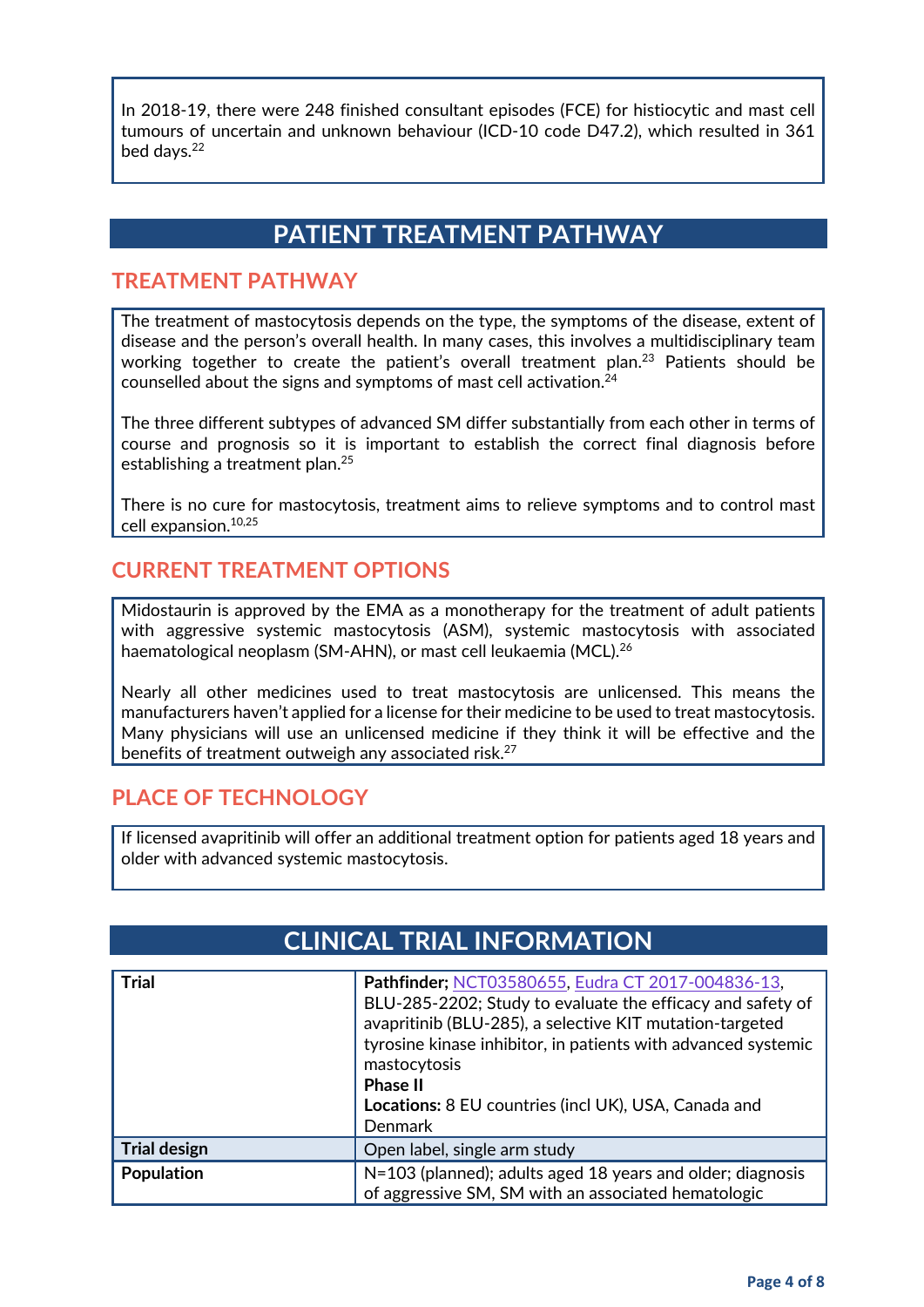| Intervention(s)<br>Comparator(s) | neoplasm or mast cell leukaemia based on WHO diagnostic<br>criteria<br>Avapritinib (oral formulation)<br>No Comparator                                                                                                                                                                                                                                                                                                  |
|----------------------------------|-------------------------------------------------------------------------------------------------------------------------------------------------------------------------------------------------------------------------------------------------------------------------------------------------------------------------------------------------------------------------------------------------------------------------|
| Outcome(s)                       | The primary objective was to determine objective<br>response rate (ORR) (CR/CRh + PR + CI) based IWG-<br>MRT-ECNM consensus response criteria in patients with<br>advanced SM treated with avapritinib and enrolled in<br>Cohort 1 on modified [Time frame: 10 months]<br>The key secondary objective par patients in cohorts 1<br>and 2 is to assess mean change from baseline in<br>advanced SM SAF TSS. <sup>b</sup> |
| <b>Results (efficacy)</b>        |                                                                                                                                                                                                                                                                                                                                                                                                                         |
| <b>Results (safety)</b>          |                                                                                                                                                                                                                                                                                                                                                                                                                         |

| <b>Trial</b><br><b>Trial design</b> | Explorer; NCT02561988, BLU-285-2101; Study of BLU-285<br>in patients with advanced systemic mastocytosis and<br>relapsed or refractory myeloid malignancies<br>Phase I<br><b>Locations: UK and USA</b><br>Open label, single arm study                                                                                                                                                                                                                                                                                                                                                                                                                                                                                                                                                                                        |
|-------------------------------------|-------------------------------------------------------------------------------------------------------------------------------------------------------------------------------------------------------------------------------------------------------------------------------------------------------------------------------------------------------------------------------------------------------------------------------------------------------------------------------------------------------------------------------------------------------------------------------------------------------------------------------------------------------------------------------------------------------------------------------------------------------------------------------------------------------------------------------|
| <b>Population</b>                   | N=80; adults aged 18 years and older; diagnosis based on<br>WHO diagnostic criteria of: aggressive SM, SM with an<br>associated hematologic neoplasm mast cell leukaemia or<br>histologically - or cytologically - confirmed myeloid<br>malignancy that is relapsed or refractory to standard<br>treatments.                                                                                                                                                                                                                                                                                                                                                                                                                                                                                                                  |
| Intervention(s)                     | Avapritinib (oral formulation)                                                                                                                                                                                                                                                                                                                                                                                                                                                                                                                                                                                                                                                                                                                                                                                                |
| Comparator(s)                       | No Comparator                                                                                                                                                                                                                                                                                                                                                                                                                                                                                                                                                                                                                                                                                                                                                                                                                 |
| Outcome(s)                          | Maximum tolerated dose of avapritinib [Time Frame:<br>$\bullet$<br>During cycle 1 (28 days) of treatment]<br>Number of patients with adverse and serious adverse<br>events and changes in physical findings, vital signs,<br>clinical laboratory results and ECG findings [Time Frame:<br>Approximately 24 months]<br>Recommended phase 2 dose of avapritinib [Time frame:<br>Approximately 24 months]<br>Secondary and exploratory objectives include assessing<br>anti-neoplastic activity as measured by changes in serum<br>tryptase, spleen size, mast cell burden, KIT D816V<br>mutation allele fraction (MAF) and ORR by centrally<br>adjudicated modified IWG-MRT-ECNM criteria.<br>Additional objectives included assessing duration of<br>response (DOR), OS, and changes in PROs and QoL<br>measures from baseline |
| <b>Results (efficacy)</b>           |                                                                                                                                                                                                                                                                                                                                                                                                                                                                                                                                                                                                                                                                                                                                                                                                                               |
| <b>Results (safety)</b>             |                                                                                                                                                                                                                                                                                                                                                                                                                                                                                                                                                                                                                                                                                                                                                                                                                               |

<span id="page-4-0"></span> $\overline{a}$ 

<sup>b</sup> Information provided by BluePrint Medicines Corp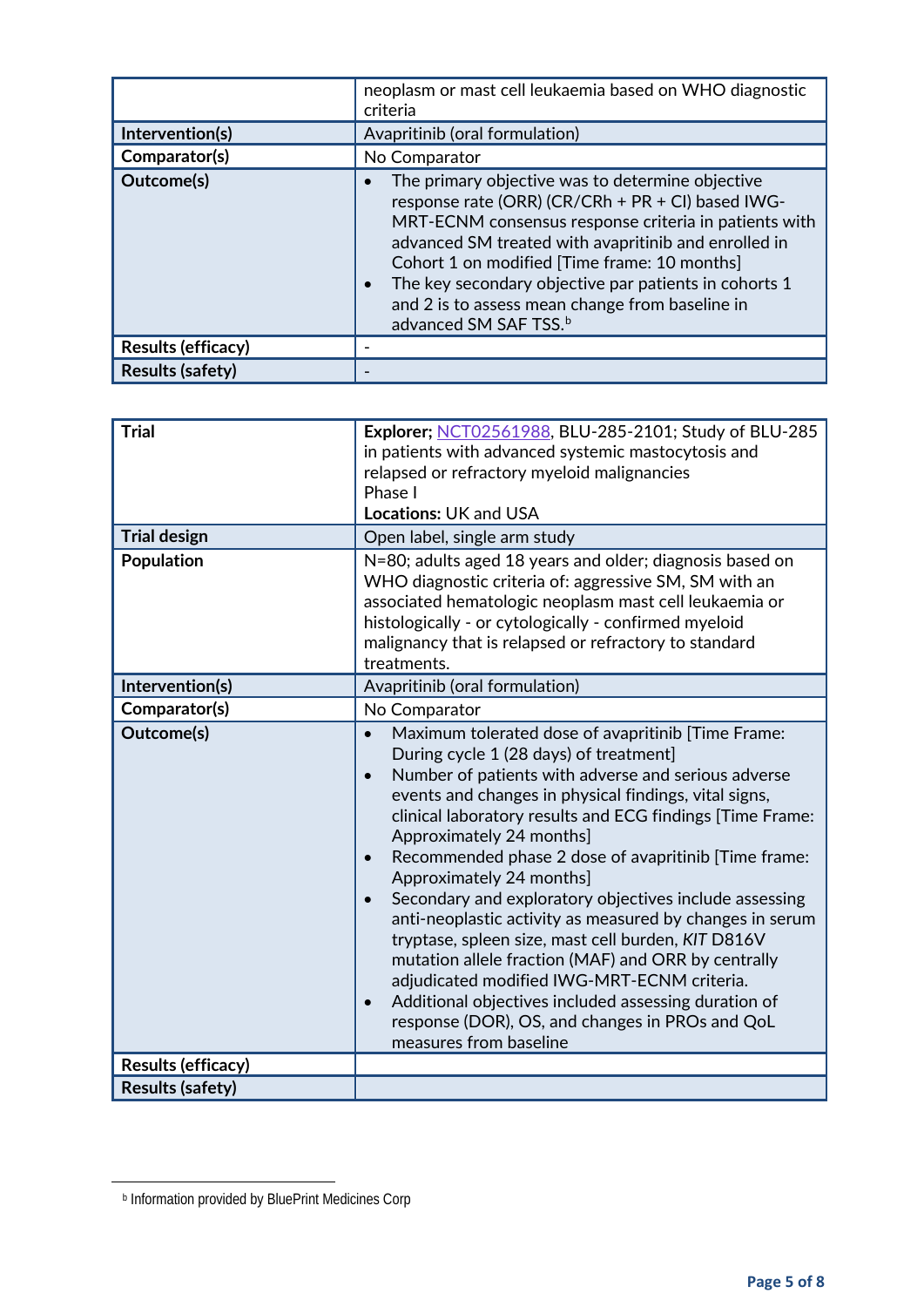## **ESTIMATED COST**

The estimated cost of avapritinib is not yet known.

## **RELEVANT GUIDANCE**

#### **NICE GUIDANCE**

- NICE technology appraisal guidance in development. Midostaurin for treating advanced systemic mastocytosis (TA10503). Expected publication date 11 November 2020.
- NICE technology appraisal guidance in development. Mastocytosis (systemic) masitinib (GID-TA10019). Expected publication date to be confirmed.

#### **NHS ENGLAND (POLICY/COMMISSIONING) GUIDANCE**

• NHS England. 2013/14 NHS Standard contract for specialised allergy services (All ages). B09/S/b

#### **OTHER GUIDANCE**

• National Comprehensive Cancer Network (NCCN). Systemic Mastocytosis, Version 2.2019, NCCN Clinical Practice Guidelines in Oncology. 2019.<sup>24</sup>

## **ADDITIONAL INFORMATION**

Blueprint Medicines Corp did not enter information about this technology onto the UK PharmaScan database; the primary source of information for UK horizon scanning organisations on new medicines in development. As a result, the NIHR Innovation Observatory has had to obtain data from other sources. UK PharmaScan is an essential tool to support effective NHS forward planning; allowing more effective decision making and faster uptake of innovative new medicines for patients who could benefit. We urge pharmaceutical companies to use UK PharmaScan so that we can be assured of up-to-date, accurate and comprehensive information on new medicines.

#### **REFERENCES**

- 1 Clinicaltrials.gov. *(PATHFINDER) Study to Evaluate Efficacy and Safety of Avapritinib (BLU-285), A Selective KIT Mutation-targeted Tyrosine Kinase Inhibitor, in Patients With Advanced Systemic Mastocytosis*. *Trial ID:* 2018. Status: Recruiting. Available from: [https://ClinicalTrials.gov/show/NCT03580655](https://clinicaltrials.gov/show/NCT03580655) [Accessed 10 January 2020].
- 2 Apsel Winger B, Cortopassi WA, Garrido Ruiz D, Ding L, Jang K, Leyte-Vidal A, et al. ATPcompetitive inhibitors midostaurin and avapritinib have distinct resistance profiles in exon 17 mutant KIT. *Cancer Research*. 2019:canres.3139.2018. Available from: <https://doi.org/10.1158/0008-5472.CAN-18-3139> 10.1158/0008-5472.CAN-18-3139.
- 3 European Medicines Agency (EMA). *Public summary of opinion on orphan designation.* 2018. Available from: [https://www.ema.europa.eu/en/documents/orphan](https://www.ema.europa.eu/en/documents/orphan-designation/eu/3/18/2074-public-summary-opinion-orphan-designation-avapritinib-treatment-mastocytosis_en.pdf)[designation/eu/3/18/2074-public-summary-opinion-orphan-designation-avapritinib-treatment](https://www.ema.europa.eu/en/documents/orphan-designation/eu/3/18/2074-public-summary-opinion-orphan-designation-avapritinib-treatment-mastocytosis_en.pdf)[mastocytosis\\_en.pdf](https://www.ema.europa.eu/en/documents/orphan-designation/eu/3/18/2074-public-summary-opinion-orphan-designation-avapritinib-treatment-mastocytosis_en.pdf) [Accessed 13 January 2020].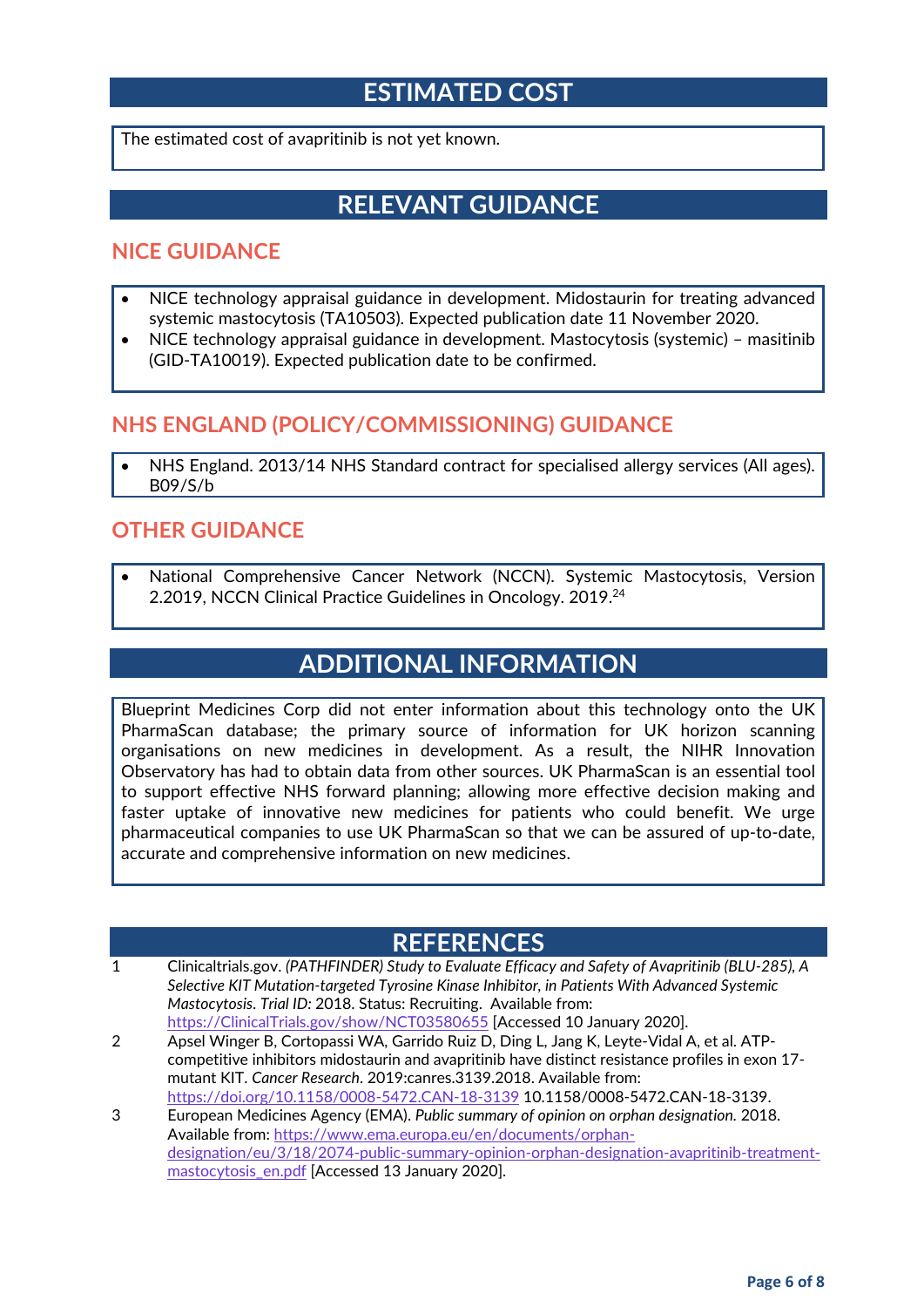- 4 Clinicaltrials.gov. *(EXPLORER) Study of BLU-285 in Patients With Advanced Systemic Mastocytosis (AdvSM) and Relapsed or Refractory Myeloid Malignancies*. *Trial ID:* Status: Recruiting. Available from: [https://ClinicalTrials.gov/show/NCT02561988](https://clinicaltrials.gov/show/NCT02561988) [Accessed 14 February 2020].
- 5 Electronic Medicines Compendium (EMC). *Rydapt 25mg soft capsules.* 2018. Available from: <https://www.medicines.org.uk/emc/product/9134/smpc> [Accessed 14 February 2020].
- 6 Gilreath JA, Tchertanov L, Deininger MW. Novel approaches to treating advanced systemic mastocytosis. *Clin Pharmacol*. 2019;11:77-92. Available from: <https://doi.org/10.2147/CPAA.S206615> 10.2147/cpaa.S206615.
- 7 Evans EK, Gardino AK, Kim JL, Hodous BL, Shutes A, Davis A, et al. A precision therapy against cancers driven by KIT/PDGFRA mutations. *Sci Transl Med*. 2017 Nov 1;9(414). Available from: <https://doi.org/10.1126/scitranslmed.aao1690> 10.1126/scitranslmed.aao1690.
- 8 Specialist Pharmacy Service. *Avapritinib.* 2019. Available from: <https://www.sps.nhs.uk/medicines/avapritinib/> [Accessed 15 January 2020].
- 9 Clinicaltrials.gov. *Search for Avapritinib clinical trials.* 2020. Available from: [https://clinicaltrials.gov/ct2/results?cond=&term=&type=&rslt=&age\\_v=&gndr=&intr=Avapritini](https://clinicaltrials.gov/ct2/results?cond=&term=&type=&rslt=&age_v=&gndr=&intr=Avapritinib&titles=&outc=&spons=&lead=&id=&cntry=&state=&city=&dist=&locn=&phase=1&phase=2&phase=3&strd_s=&strd_e=&prcd_s=&prcd_e=&sfpd_s=&sfpd_e=&lupd_s=&lupd_e=&sort) [b&titles=&outc=&spons=&lead=&id=&cntry=&state=&city=&dist=&locn=&phase=1&phase=2&](https://clinicaltrials.gov/ct2/results?cond=&term=&type=&rslt=&age_v=&gndr=&intr=Avapritinib&titles=&outc=&spons=&lead=&id=&cntry=&state=&city=&dist=&locn=&phase=1&phase=2&phase=3&strd_s=&strd_e=&prcd_s=&prcd_e=&sfpd_s=&sfpd_e=&lupd_s=&lupd_e=&sort) [phase=3&strd\\_s=&strd\\_e=&prcd\\_s=&prcd\\_e=&sfpd\\_s=&sfpd\\_e=&lupd\\_s=&lupd\\_e=&sort=](https://clinicaltrials.gov/ct2/results?cond=&term=&type=&rslt=&age_v=&gndr=&intr=Avapritinib&titles=&outc=&spons=&lead=&id=&cntry=&state=&city=&dist=&locn=&phase=1&phase=2&phase=3&strd_s=&strd_e=&prcd_s=&prcd_e=&sfpd_s=&sfpd_e=&lupd_s=&lupd_e=&sort) [Accessed 15 January 2020].
- 10 National Health Service (NHS). *Mastocytosis Overview.* 2019. Available from: <https://www.nhs.uk/conditions/mastocytosis/> [Accessed 10 January 2020].
- 11 National Cancer Institute. *NCI Dictionary of Cancer Terms: Systemic Mastocytosis.* 2020. Available from: [https://www.cancer.gov/publications/dictionaries/cancer-terms/def/systemic](https://www.cancer.gov/publications/dictionaries/cancer-terms/def/systemic-mastocytosis)[mastocytosis](https://www.cancer.gov/publications/dictionaries/cancer-terms/def/systemic-mastocytosis) [Accessed 10 January 2020].
- 12 Genetics Home Reference. *Systemic mastocytosis.* 2018. Available from: <https://ghr.nlm.nih.gov/condition/systemic-mastocytosis> [Accessed 10 January 2020].
- 13 Novartis. *Understanding advanced systemic mastocytosis.* 2020. Available from: [https://www.novartis.com/our-focus/cancer/oncology-disease-areas/advanced-systemic](https://www.novartis.com/our-focus/cancer/oncology-disease-areas/advanced-systemic-mastocytosis)[mastocytosis](https://www.novartis.com/our-focus/cancer/oncology-disease-areas/advanced-systemic-mastocytosis) [Accessed 10 January 2020].
- 14 British Society for Immunology. *Mast Cells.* 2020. Available from: <https://www.immunology.org/public-information/bitesized-immunology/cells/mast-cells> [Accessed 10 January 2020].
- 15 Arock M, Akin C, Hermine O, Valent P. Current treatment options in patients with mastocytosis: status in 2015 and future perspectives. *Eur J Haematol*. 2015 Jun;94(6):474-90. Available from: <https://doi.org/10.1111/ejh.12544> 10.1111/ejh.12544.
- 16 NHS inform. *Urticaria (hives).* 2019. Available from: [https://www.nhsinform.scot/illnesses-and](https://www.nhsinform.scot/illnesses-and-conditions/skin-hair-and-nails/urticaria-hives)[conditions/skin-hair-and-nails/urticaria-hives](https://www.nhsinform.scot/illnesses-and-conditions/skin-hair-and-nails/urticaria-hives) [Accessed 10 January 2020].
- 17 National Organization for Rare Disorders (NORD). *Rare Disease Database: Mastocytosis.* 2020. Available from:<https://rarediseases.org/rare-diseases/mastocytosis/> [Accessed 14 February 2020].
- 18 National Institute for Health and Care Excellence (NICE). *Masitinib for treating systemic mastocytosis.* 2015. Available from[: https://www.nice.org.uk/guidance/gid](https://www.nice.org.uk/guidance/gid-ta10019/documents/draft-scope-pre-referral)[ta10019/documents/draft-scope-pre-referral](https://www.nice.org.uk/guidance/gid-ta10019/documents/draft-scope-pre-referral) [Accessed 16 January 2020].
- 19 Orpha.net. *Systemic mastocytosis.* 2019. Available from: [https://www.orpha.net/consor/cgi](https://www.orpha.net/consor/cgi-bin/OC_Exp.php?Expert=2467)[bin/OC\\_Exp.php?Expert=2467](https://www.orpha.net/consor/cgi-bin/OC_Exp.php?Expert=2467) [Accessed 15 January 2020].
- 20 Desmond DH, Carmichael MG. Systemic Mastocytosis: The Difficult Patient with a Rare Disease. Case Presentation and Brief Review. *Hawai'i journal of medicine & public health : a journal of Asia Pacific Medicine & Public Health*. 2018;77(2):27-9. Available from: [https://www.ncbi.nlm.nih.gov/pmc/articles/PMC5801525/.](https://www.ncbi.nlm.nih.gov/pmc/articles/PMC5801525/)
- 21 Cohen SS, Skovbo S, Vestergaard H, Kristensen T, Moller M, Bindslev-Jensen C, et al. Epidemiology of systemic mastocytosis in Denmark. *Br J Haematol*. 2014 Aug;166(4):521-8. Available from:<https://doi.org/10.1111/bjh.12916> 10.1111/bjh.12916.
- 22 NHS Digital. *Hospital Admitted Patient Care Activity 2018-19: Diagnosis*. Available from: [https://digital.nhs.uk/data-and-information/publications/statistical/hospital-admitted-patient](https://digital.nhs.uk/data-and-information/publications/statistical/hospital-admitted-patient-care-activity/2018-19)[care-activity/2018-19](https://digital.nhs.uk/data-and-information/publications/statistical/hospital-admitted-patient-care-activity/2018-19) [Downloaded 19 September 2019 ].
- 23 Cancer.Net. *Mastocytosis: Treatment Options.* 2017. Available from: <https://www.cancer.net/cancer-types/mastocytosis/treatment-options> [Accessed 13 January 2020].
- 24 Jason G, Aaron TG, Prithviraj B, Mariana CC, Michael WD, Ivana G, et al. Systemic Mastocytosis, Version 2.2019, NCCN Clinical Practice Guidelines in Oncology. *Journal of the National*